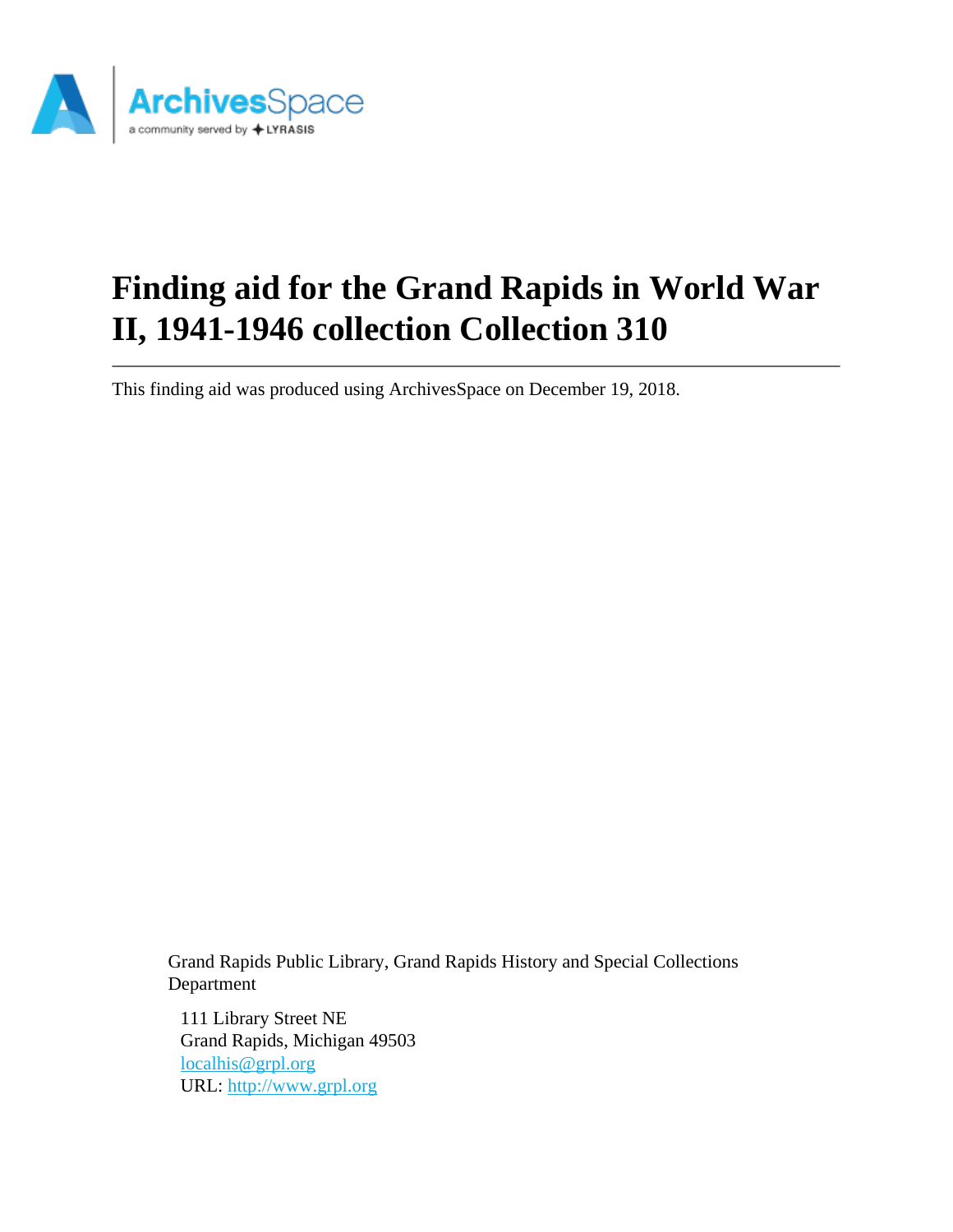# <span id="page-1-0"></span>**Table of Contents**

| Set I. 00.[0015].1-"World War II Misc. Donations", given pre-1998, but donors unknown.    |  |
|-------------------------------------------------------------------------------------------|--|
| Set II. Nelson K. Hurst. WWII memorabilia of his work as a naval radio operator. 2002.112 |  |
|                                                                                           |  |
|                                                                                           |  |
|                                                                                           |  |
|                                                                                           |  |
|                                                                                           |  |
|                                                                                           |  |
|                                                                                           |  |
|                                                                                           |  |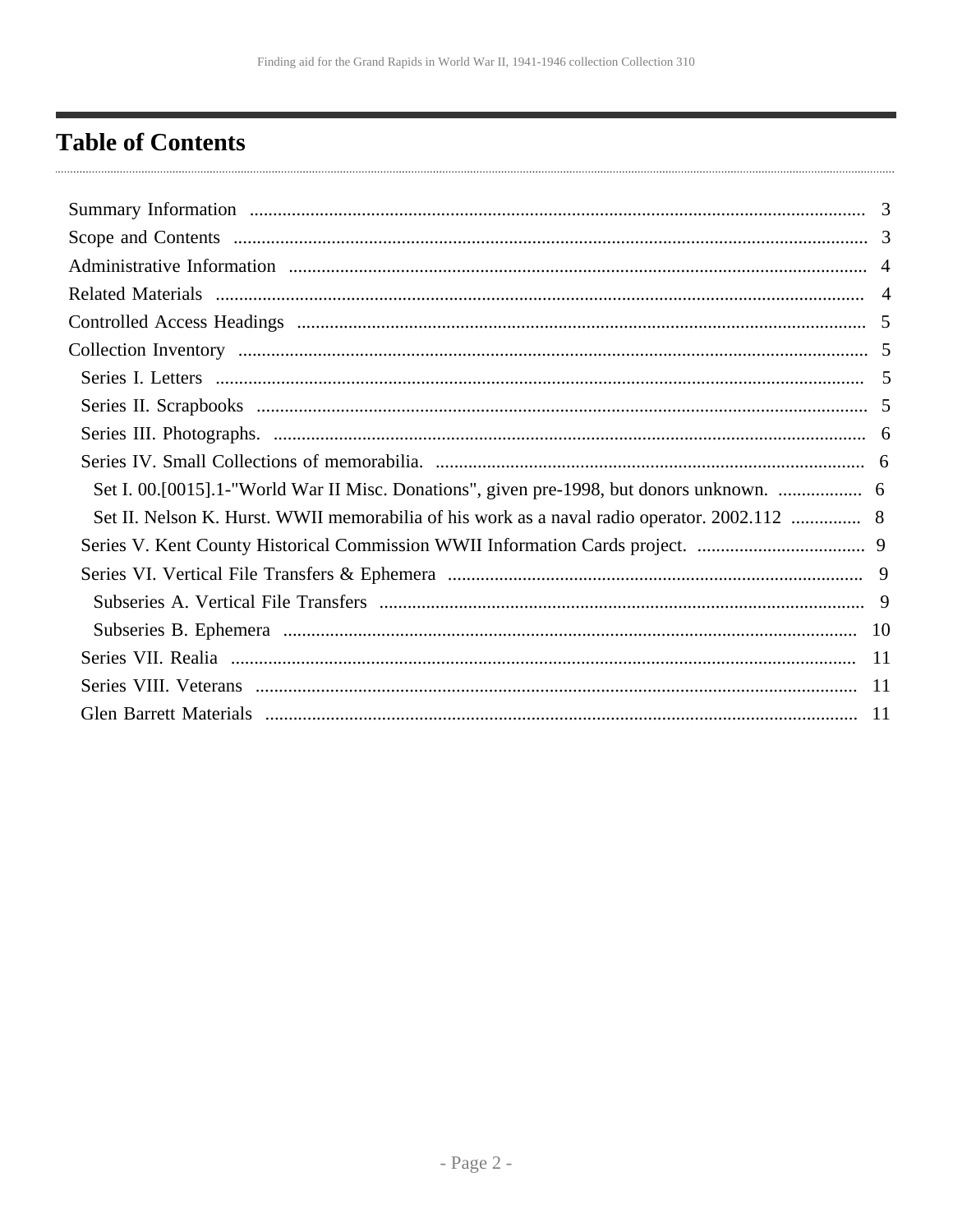# <span id="page-2-0"></span>**Summary Information**

| <b>Repository:</b>                  | Grand Rapids Public Library, Grand Rapids History and Special<br><b>Collections Department</b>                                                                                                                                                                                                                                                                                                                                                                                                                                                                                                                                           |
|-------------------------------------|------------------------------------------------------------------------------------------------------------------------------------------------------------------------------------------------------------------------------------------------------------------------------------------------------------------------------------------------------------------------------------------------------------------------------------------------------------------------------------------------------------------------------------------------------------------------------------------------------------------------------------------|
| <b>Title:</b>                       | Grand Rapids in World War II collection                                                                                                                                                                                                                                                                                                                                                                                                                                                                                                                                                                                                  |
| ID:                                 | Collection 310                                                                                                                                                                                                                                                                                                                                                                                                                                                                                                                                                                                                                           |
| Date:                               | 1940 <sub>s</sub>                                                                                                                                                                                                                                                                                                                                                                                                                                                                                                                                                                                                                        |
| <b>Physical Description:</b>        | 13.6 Linear Feet 20 boxes                                                                                                                                                                                                                                                                                                                                                                                                                                                                                                                                                                                                                |
| Language of the<br><b>Material:</b> | English                                                                                                                                                                                                                                                                                                                                                                                                                                                                                                                                                                                                                                  |
| Abstract:                           | This is a devised collection which brings together several accessions<br>of materials related to World War II. Included are documents, letters,<br>images and memories of those from the Grand Rapids and Kent<br>County area who served during World War II. Other war memorabilia,<br>such as ration books or newspaper clippings on the War at home, are<br>also included. The collection also includes cards, collected by the Kent<br>County Historical Commission, with information on individuals from<br>Kent County who served in World War II. This is an open collection to<br>which new materials may occasionally be added. |

**^** [Return to Table of Contents](#page-1-0)

# <span id="page-2-1"></span>**Scope and Contents**

This collection contains primarily the documents, images and memories of those from the Grand Rapids and Kent County area who served during World War II. It also includes other war memorabilia, such as ration books or newspaper clippings on the War at home.

Several of the accessions were gathered, during a period of focus on this topical area, by City Historian Gordon Olson, during the 1999-2002 time period. Others have continued to come from that impetus, while some accessions were in the backlog of existing materials waiting for processing.

Provenance can be tracked within the finding aid, or through other archival files.

#### **^** [Return to Table of Contents](#page-1-0)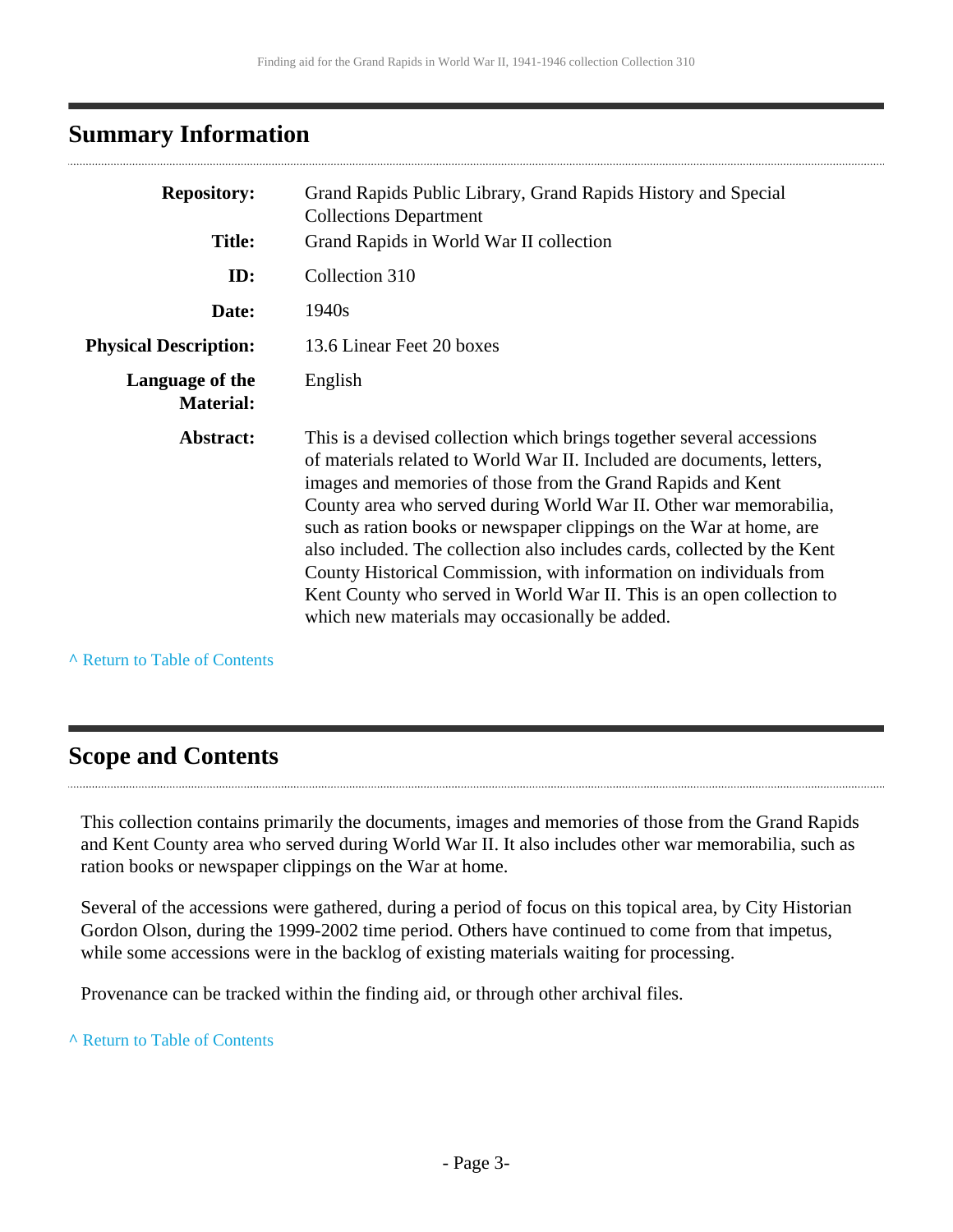# <span id="page-3-0"></span>**Administrative Information**

### **Publication Statement**

Grand Rapids Public Library, Grand Rapids History and Special Collections Department

111 Library Street NE Grand Rapids, Michigan 49503 [localhis@grpl.org](mailto:localhis@grpl.org) URL:<http://www.grpl.org>

### **Immediate Source of Acquisition**

Various donors and accession numbers.

**^** [Return to Table of Contents](#page-1-0)

# <span id="page-3-1"></span>**Related Materials**

### **Related Materials**

Coll. 020, Grand Rapids Federation of Women's Clubs Records.

Coll. 028, M. Annie Leitch Papers, 1936-1984

Coll. 075, Thomas E. Walsh Papers.

Coll. 125, Robinson Studio Collection. See also the book "Grand Rapids Goes to War", which includes many images from the Robinson Collection.

Coll. 170, Wolverine Brass Company Collection

Coll. 173, United States Army Weather School Collection.

Coll. 205, Halden Adrion Collection of World War II Letters and Photographs

Coll. 218, Kent County Chapter American Red Cross History

Coll. 215, Marie Cady Collection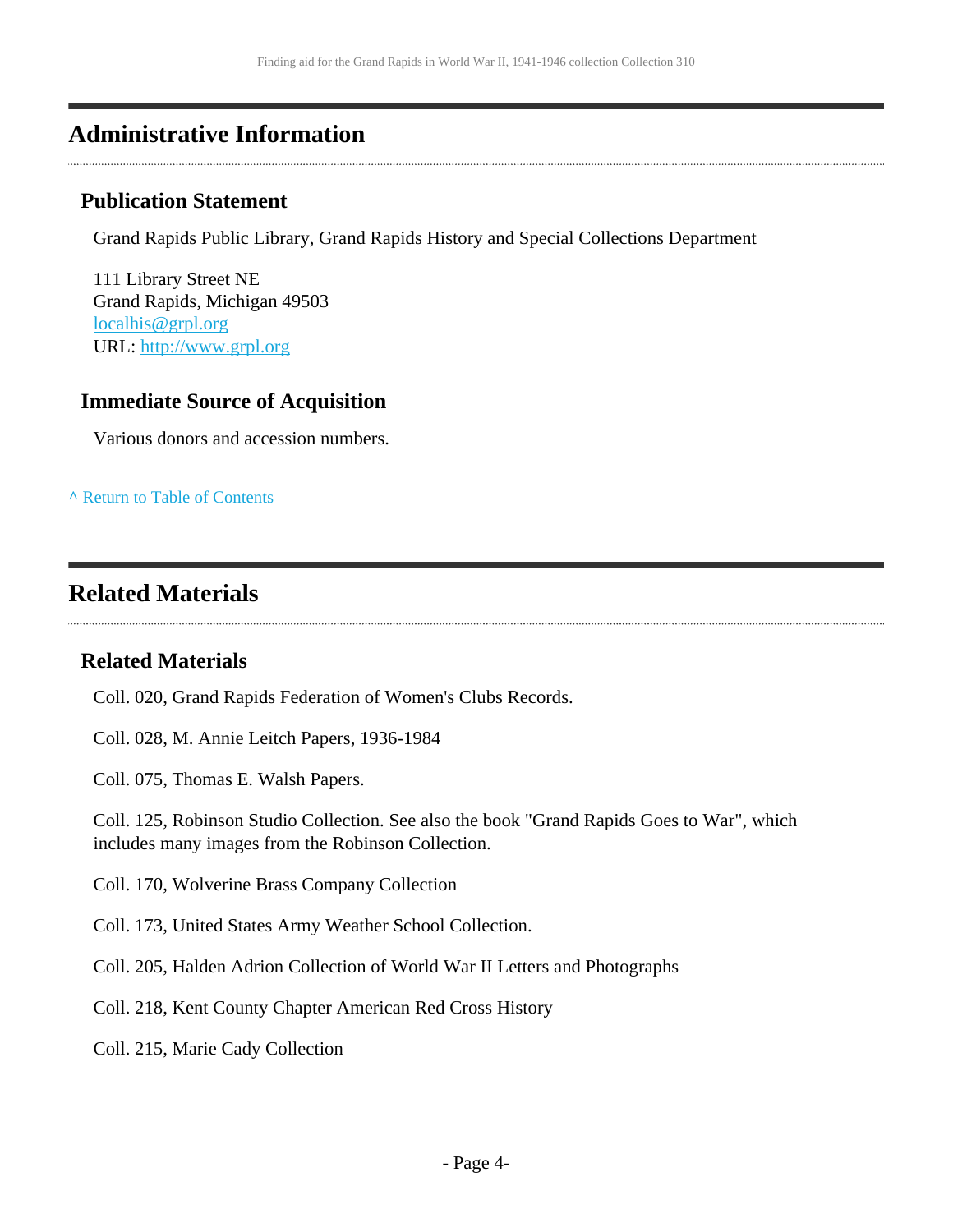#### **^** [Return to Table of Contents](#page-1-0)

# <span id="page-4-0"></span>**Controlled Access Headings**

- Grand Rapids (Mich.) -- History
- World War, 1939-1945
- World War, 1939-1945 -- Personal narratives, American

# <span id="page-4-1"></span>**Collection Inventory**

## <span id="page-4-2"></span>**Series I. Letters**

| <b>Title/Description</b>                                                                                                                                                                                     | <b>Instances</b>      |
|--------------------------------------------------------------------------------------------------------------------------------------------------------------------------------------------------------------|-----------------------|
| The Letters of Dr. Ralph Hager to Kelly Hager during World War<br>II / prepared by Terry Hager, Jan. 1993. [Photocopy of original<br>mss. With laser copies of images. 1993.015                              | Box 1                 |
| "Lest We Forget: memoirs of an Army Nurse, WWII,<br>1941-1946" / Alice Matthews, 1993<br>Date: 1993 (circa)                                                                                                  | <b>Box</b><br>Unknown |
| "Written from letters I wrote home during 1941-1946"                                                                                                                                                         | <b>Box</b><br>Unknown |
| Pollard Family Roster, 1942-1947 : excerpts from World War II<br>letters to the family members of former GRPL Librarian Annie<br>Archer Pollard, transcribed and edited by her under this title.<br>2007.008 | Box 1                 |
| <b>General</b>                                                                                                                                                                                               |                       |
| Also includes Pollard family historian information and<br>images (laser photocopy).                                                                                                                          |                       |
| Dec. 15, 1946 Letter. Photocopy. Added by another family<br>member/donor. 2008.046, 1946-12-15                                                                                                               | Box 1                 |
| Date: 1946-12-15                                                                                                                                                                                             |                       |
| A Return to Table of Contents                                                                                                                                                                                |                       |
| <b>Series II. Scrapbooks</b>                                                                                                                                                                                 |                       |

<span id="page-4-3"></span>

| <b>Title/Description</b> | <i><u><b>Instances</b></u></i> |
|--------------------------|--------------------------------|
|                          |                                |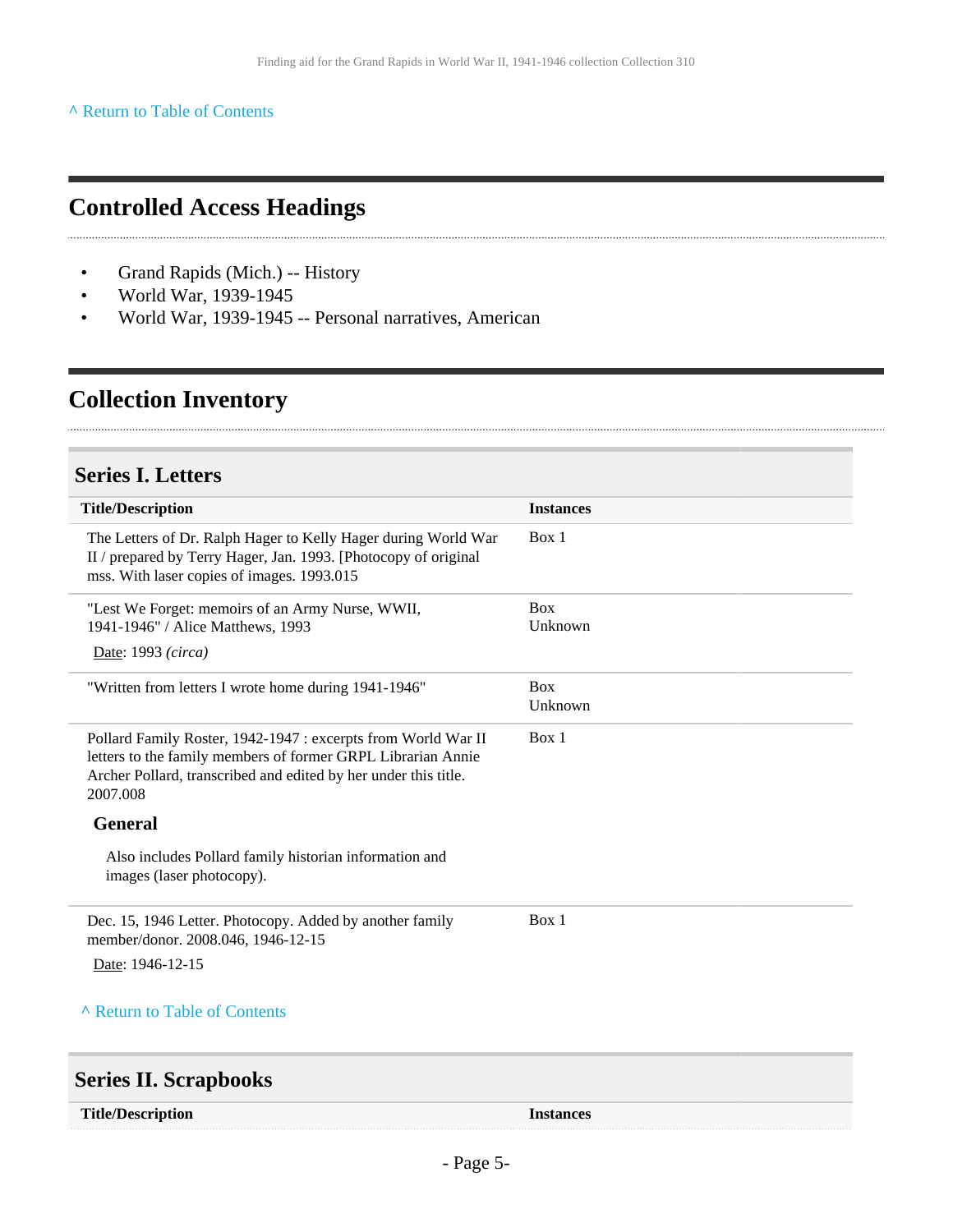| PVt. John W. Ligtvoet Scrapbook. [Photocopies] 2002.011 | Box 2         |
|---------------------------------------------------------|---------------|
| Laser copies of illustrations.                          | Box 12        |
| Mable Read Fowler Scrapbook [2017.100]                  | Box 20        |
| <b>LeRoy Bennett Scrapbook</b>                          | <b>Box 15</b> |

**^** [Return to Table of Contents](#page-1-0)

### <span id="page-5-0"></span>**Series III. Photographs.**

| <b>Title/Description</b>                                                                                                                                                                                                                                                           | <b>Instances</b> |
|------------------------------------------------------------------------------------------------------------------------------------------------------------------------------------------------------------------------------------------------------------------------------------|------------------|
| James Stouten, Chief Petty Officer of Chief Bosaan's mate of the<br>Oklahoma, when it went down at Pearl Harbor, Dec. 7, 1941.<br>Date of photo unknown. Neg. #3768. 8x10 copy photo. (2 copies)<br>1998.110.1-2                                                                   | $Box$ 3          |
| Clipping. GR Press. Dec. 7, 1995. "3 (Three) to be Remembered<br>in Pearl Harbor Service." By Chris Meehan. Includes images of<br>James Stouten, and also Raymond Boynton and Paul Platschorre.                                                                                    | $Box$ 3          |
| Transcription of misc. biographical notes.                                                                                                                                                                                                                                         | Box 3            |
| Dirk Vlug. Image shows President Harry S. Truman shaking<br>hands with Vlug, as he presents him the Medal of Honor, ca. June<br>14, 1946, for Philippine Islands action, 19441215<br>Date: 19441215                                                                                | $Box$ 3          |
| B/w snapshot. Image taken outside with a line of soldiers in wheel<br>chairs, and others standing behind. Location of the ceremony<br>unknown. 1999.016. Accompanied by a photocopied page with a<br>paragraph about Vlug from an unknown source, with images by<br>Schultz, 1987. | $Box$ 3          |
| Cecil H. DeKraker(1 copy photo 2003) 2003.049                                                                                                                                                                                                                                      | $Box$ 3          |
| <b>LeRoy Bennett Photos</b>                                                                                                                                                                                                                                                        | Box $13$         |
| <b>LeRoy Bennett Photos</b>                                                                                                                                                                                                                                                        | <b>Box 14</b>    |

**^** [Return to Table of Contents](#page-1-0)

## <span id="page-5-1"></span>**Series IV. Small Collections of memorabilia.**

# <span id="page-5-2"></span>**Set I. 00.[0015].1-"World War II Misc. Donations", given pre-1998, but donors unknown.**

**Title/Description Instances**

Ann Schmidt Associated items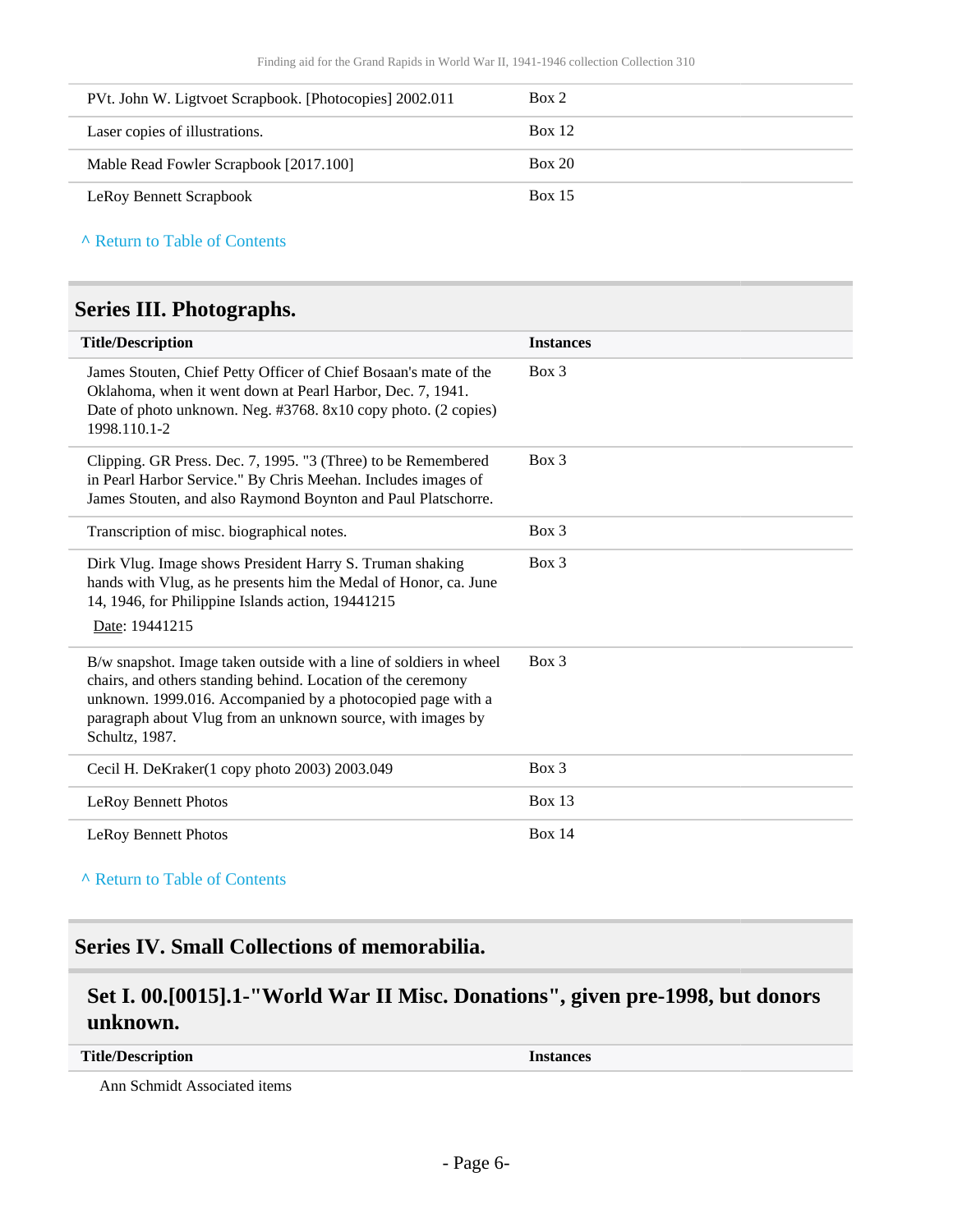|                                                                                                                                                                                                                                                                             | <b>Box</b><br>Unknown |
|-----------------------------------------------------------------------------------------------------------------------------------------------------------------------------------------------------------------------------------------------------------------------------|-----------------------|
| Photos. Unidentified group of nurses on front steps of<br>unidentified public building "Schmidt".                                                                                                                                                                           | <b>Box</b><br>Unknown |
| Ration books for Ann D & Walter R. Schmidt                                                                                                                                                                                                                                  | <b>Box</b><br>Unknown |
| Michigan Liquor Control Commission card no. 1618403 for<br>Ann Jeffrey Schmidt.                                                                                                                                                                                             | <b>Box</b><br>Unknown |
| Envelop with Donald O. Saul, 1828 Federal Ave. SW,<br>Wyoming, Mi. 49509 in return. Includes: Various ration books,<br>mostly in the name of Klimaitis                                                                                                                      | <b>Box</b><br>Unknown |
| Plastic bag of ration points tokens.                                                                                                                                                                                                                                        | <b>Box</b><br>Unknown |
| .1 Sperry Roush Associated Documents.                                                                                                                                                                                                                                       | <b>Box</b><br>Unknown |
| [Book] Company Administration, including supply and mess<br>management and personnel records / Lt. Col. C.M. Virtue.<br>Harrisburg, Penna.: Military Service Publ Co., July 1942. 12th<br>ed. Has name: Lt. Sperry E. Roush, in side front cover., 1942-07<br>Date: 1942-07 | Box<br>Unknown        |
| .2 [Book] Puptent Poets of the Stars and Stripes, Mediterranean /<br>compiled by Cpl. Charles A. Hogan & Cpl. John Walsh, III ;<br>illus. By Sgt. Stanley Meltzoff. Edited by Lt. Ed Hill. Italy, 1945<br>Date: 1945                                                        | <b>Box</b><br>Unknown |
| .6 Notebook. "Nurses Aide" organizaed by the Office of Civilian<br>Defense to train women in the routine duties of a nurse  Small<br>brown notebook, 3ring, with Typed notes on lined sheets of<br>paper.                                                                   | <b>Box</b><br>Unknown |
| .7 Manila folder of copied items related to Bud Bruinslot /<br>Warner J. BruinSlot, via Theo R. Grevers? Oct. 22, 1995.                                                                                                                                                     | <b>Box</b><br>Unknown |
| .9 Oversized envelop with Gordon Lydekson's return address.<br>Contains 4 photos of atomic bomb blasts in the Pacific, mounted<br>on 2 oversized boards.                                                                                                                    | <b>Box</b><br>Unknown |
| <b>General</b>                                                                                                                                                                                                                                                              |                       |
| Also contains 4 5x7 photographics prints of sections of<br>a newspaper clipping: A-Bomb to find test vessels close<br>together / by Wayne Thomis. Chicago Daily Tribune. June<br>22, 1946.                                                                                  |                       |
| Series IV. Small Collections of memorabilia.                                                                                                                                                                                                                                | <b>Box</b><br>Unknown |
| .10 2 copy prints of a photo: Company C. 96 Signal Battalion,<br>Kunming, China, Sept. 1945. With names of soldiers in the<br>group shown. No verso IDS., 1945-09                                                                                                           | Box<br>Unknown        |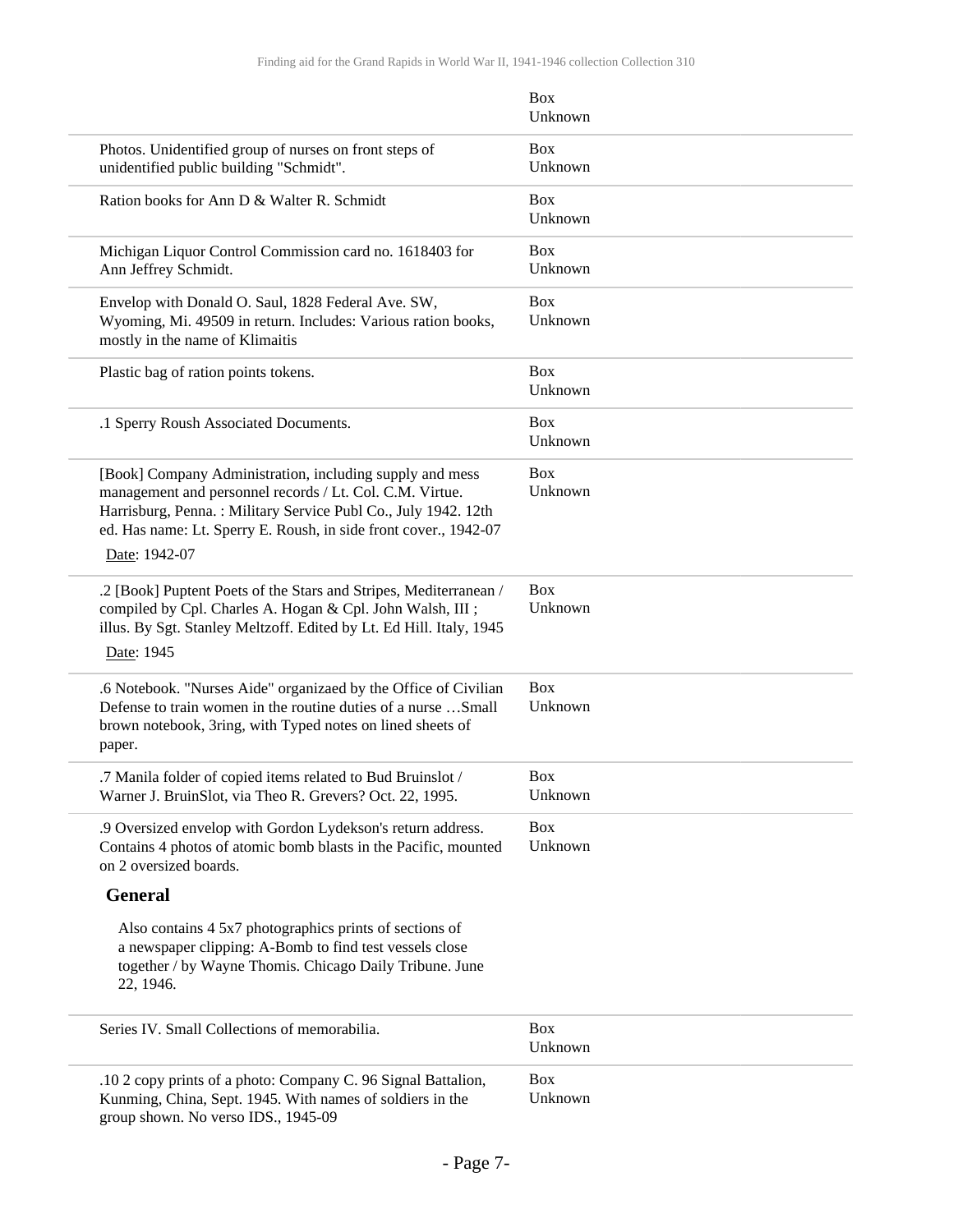#### Date: 1945-09

| .11 Copies of unused "V-Mail" folding mailers.                                                                                                                                                                                                              | <b>Box</b><br>Unknown |
|-------------------------------------------------------------------------------------------------------------------------------------------------------------------------------------------------------------------------------------------------------------|-----------------------|
| .12 Lowell Thomas' War Map of the World. Sunoco. Chicago:<br>Rand McNally, n.d. [color, folding]                                                                                                                                                            | <b>Box</b><br>Unknown |
| .13 2 copies of Wolverine Brass Works. Army E Navy<br>Program. Presentation of the Army-Navy "E" Award for High<br>Achievement in War Production  Wolverine Brass Works,<br>June, 29, 1944.                                                                 | <b>Box</b><br>Unknown |
| .14 Tabloid. Great Lakes bulletin. U.S. naval Training Center,<br>Great Lakes, Illinois. V. 20, no.6, Feb. 9, 1945., 1945-02-09<br>Date: 1945-02-09                                                                                                         | <b>Box</b><br>Unknown |
| .15 More ration books, perhaps not from the same source,<br>in names of Clifton States, and Stella F. Dorman or Mrs. W.<br>Dorman.                                                                                                                          | <b>Box</b><br>Unknown |
| .16 Photocopy of much later copy printed document: The<br>University of Michigan, Center for Japanese Studies, Brown<br>Bag lecture Series. Donald A. McLean,  Occupying Japan:<br>reminiscences  Oct. 5, no year.                                          | <b>Box</b><br>Unknown |
| .17. Clipping. Copy. Legal sized. "Grand Mar??s Pilot &<br>Pictur???. Rocks Be????. "Beaver included in life Magazine<br>Article on D-Day. Neal Beaver, Michigan National Guard. Oct.<br>20, 1940.                                                          | <b>Box</b><br>Unknown |
| .18 Legal sized typed sheet. Recruit Training Command, U.S.<br>Naval Training Center, Great Lakes, Illinois. Dec. 2, 1944.<br>Includes Robert John Kirkpatrick, 314-50-28., 1944-12-02<br>Date: 1944-12-02                                                  | <b>Box</b><br>Unknown |
| .192 b/w snapshots with note to Gordon from Oct. 20, 1993,<br>from Mary A. Doane, later Holland, and also about Mary<br>Gillis later Gryka. Image shows them at a reception for women<br>entering services in the summer of 1944. They were in the<br>Waves | <b>Box</b><br>Unknown |
| .20 [booklet] United States Naval Training Station, Farragut,<br>Idaho. Contains lots of graphics. Accompanied by business card<br>for Jim Riordan. Harry A. Baker Co., Inc.                                                                                | <b>Box</b><br>Unknown |

# <span id="page-7-0"></span>**Set II. Nelson K. Hurst. WWII memorabilia of his work as a naval radio operator. 2002.112**

| <b>Title/Description</b>                                                                                            | <b>Instances</b> |          |
|---------------------------------------------------------------------------------------------------------------------|------------------|----------|
| Graphic clipping of Nelson K. Hurst, Naval Training School<br>photo, $1945$<br>Date: 1945 (circa)                   | Box 5            | Folder 1 |
| Typescripts of War summaries & Battle Broadcasts which he<br>handled as a radio operator ca. $1945 +$ envelop, 1945 | Box 5            | Folder 1 |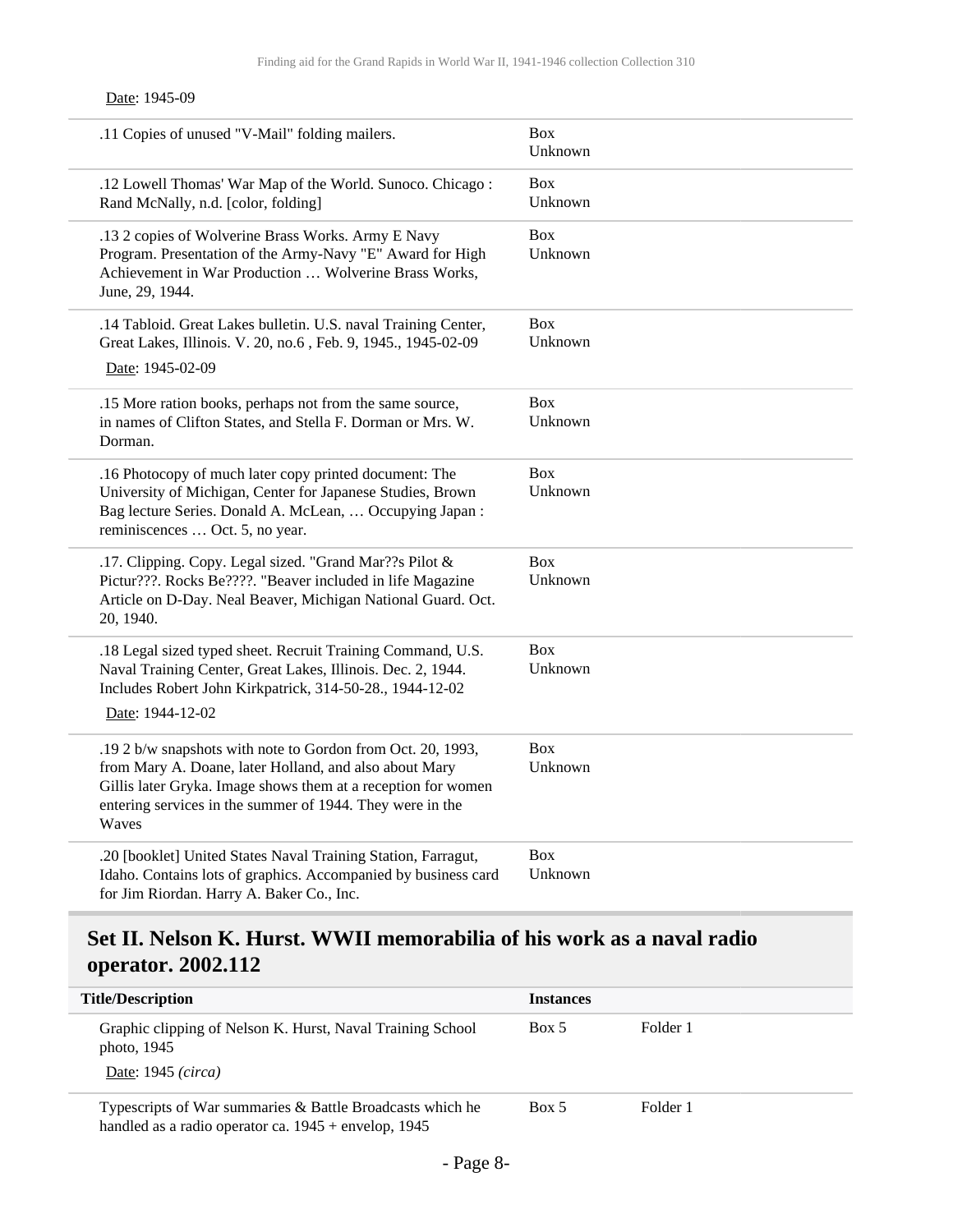#### Date: 1945 *(circa)*

| Typescript of Historic Interview, Iwo Jima, between Don Pryor<br>& Vice Admiral Richmond Kelly Turner & Lieutenant-General<br>Holland M. Smith, aboard the flat ship, U.S.S. Eldorado (per<br>Mrs. Hurst). | Box 5 | Folder 15 |  |
|------------------------------------------------------------------------------------------------------------------------------------------------------------------------------------------------------------|-------|-----------|--|
| Grace E. Ives nee Moore. Photos and Discharge papers from<br><b>WACS</b>                                                                                                                                   | Box 5 |           |  |
| Japanese Ballons in Kent County. Photos and copies of FBI<br>files. 98. [006]                                                                                                                              | Box 5 |           |  |

### **^** [Return to Table of Contents](#page-1-0)

## <span id="page-8-0"></span>**Series V. Kent County Historical Commission WWII Information Cards project.**

| <b>Title/Description</b>   | <b>Instances</b> |
|----------------------------|------------------|
| $A-C$<br><b>STATISTICS</b> | Box 6            |
| $D-G$                      | Box 7            |
| $H-L$                      | Box 8            |
| $M-P$                      | Box 9            |
| $Q-R$                      | <b>Box 10</b>    |
| T-Z                        | Box 11           |

**^** [Return to Table of Contents](#page-1-0)

# <span id="page-8-1"></span>**Series VI. Vertical File Transfers & Ephemera**

### <span id="page-8-2"></span>**Subseries A. Vertical File Transfers**

| <b>Title/Description</b>                                                                                                                                                | <b>Instances</b> |
|-------------------------------------------------------------------------------------------------------------------------------------------------------------------------|------------------|
| Transcription. Speech given by Francisco Vega at the meeting<br>of the Michigan Company of Military Historians and Collectors,<br>June 10, 2002. 2003.104               | <b>Box 16</b>    |
| Correspondence. Melissa Burrill, England with Jim Van Dien,<br>Caledonia, Mi. 1996/1997. + Brief Questionaire by Burrill RE<br>Van Dien's WWII experiences. 00.[2626].1 | <b>Box 16</b>    |
| Floating Vengeance: the Japanese Balloon Bomb Campaign in<br>Michigan / Michael E. Unsworth.                                                                            | Box $16$         |
| Paper delivered at the Annual Meeting, Historical Society of<br>Michigan, Oct. 17, 1986. 00.[5114].1                                                                    |                  |
| Union Veteran Project 1996. Union High School Sophomore<br>Honors U.S. History students. 00.[5115].1                                                                    | <b>Box 16</b>    |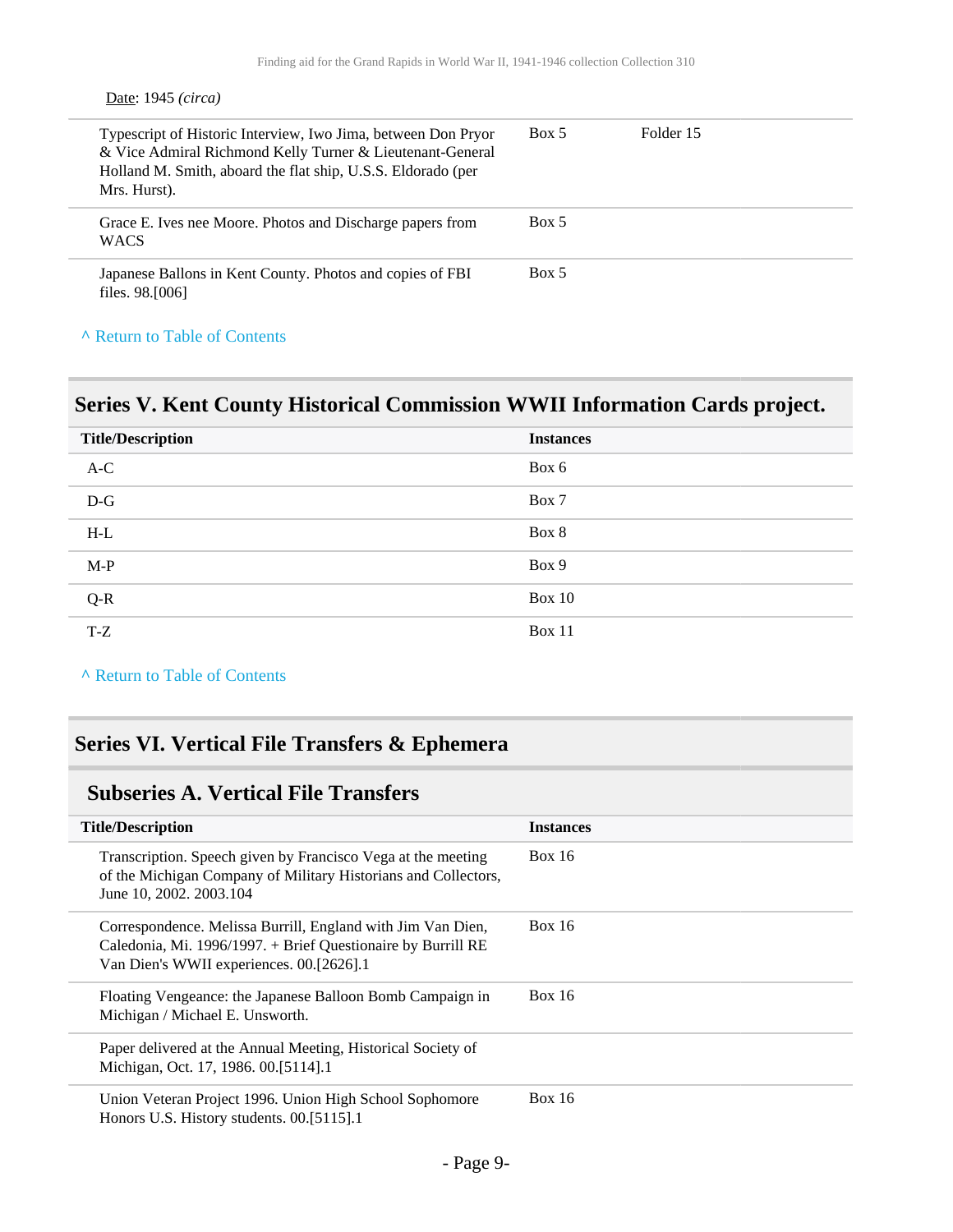| Adjustments of Michigan Farm Families to War Conditions /<br>by Charles R. Hoffer. Michigan State College, Agricultural<br>Experiment Station, Section of Sociology. (Special Bulletin 333)<br>June 1945. 00.[5116].1, 1945-06<br>Date: 1945-06 | <b>Box 16</b> |
|-------------------------------------------------------------------------------------------------------------------------------------------------------------------------------------------------------------------------------------------------|---------------|
|                                                                                                                                                                                                                                                 |               |
| Farm Management Aspects of the War / by J.C. Doneth and<br>K.T. Wright. Michigan State College, Agricultural Experiment<br>Station, Section of Farm Management, East Lansing. (Circular<br>Bulletin 182) April 1942. 00.[5117].1, 1942-04       | <b>Box 16</b> |
| Date: 1942-04                                                                                                                                                                                                                                   |               |
| The Henry A. Goss, U.S. Army Reserve Center. Naming<br>Ceremonies, 1962-05-19                                                                                                                                                                   | <b>Box 16</b> |
| Date: 1962-05-19                                                                                                                                                                                                                                |               |
| Has a biography of Goss (1895-1944) on the back cover. Silver<br>Star, Bronze Star, Purple Heart. 00.[5118].1                                                                                                                                   |               |
| Sitting Out World War II in Michigan : Our Little-Known<br>POW Camps / James Mengarelli. Detroit Free Press, Detroit<br>Magazine. 00.[5119].1, 1975-01-05                                                                                       | <b>Box 16</b> |
| Date: 1975-01-05                                                                                                                                                                                                                                |               |
| War Records of Michigan, World War II : manual for<br>organizing committees to collect and preserve  Bulletin<br>no. 17. Lansing: Michigan Historical Commission, 1943. 00.<br>$[5120]$ .1, 1943                                                | <b>Box 16</b> |
| Date: 1943                                                                                                                                                                                                                                      |               |
| [Chart. Second War Loans, April 1943] Michigan Region, with<br>Iowa Region on the verso, 1943-04<br>Date: 1943-04                                                                                                                               | Box 12        |
|                                                                                                                                                                                                                                                 |               |
| Battle Casualties and Deaths by Geographic Area of Residence,<br>Dec. 7, 1941-Dec. 31, 1946. (By State. 2 sheets)                                                                                                                               | <b>Box 16</b> |
| Battle Casualties by Type of Casualty & Disposition, and duty<br>Branch, Dec. 7, 1941-Dec. 31, 1946. (1 sheet)                                                                                                                                  | <b>Box 16</b> |
| Fragment. "The State of Michigan suffered 38,739 battle<br>casualties                                                                                                                                                                           | <b>Box 16</b> |
| 13,000 Hours: Combat History of the 32d Inf. Division, World<br>War II / prepared by the Public Relations Office, 32d Inf.<br>Division  00.[5121].1                                                                                             | <b>Box 16</b> |
| <b>Subseries B. Ephemera</b>                                                                                                                                                                                                                    |               |
|                                                                                                                                                                                                                                                 |               |

<span id="page-9-0"></span>

| <b>Title/Description</b>                                                                                           | <b>Instances</b> |
|--------------------------------------------------------------------------------------------------------------------|------------------|
| Grand Rapids Industries periodical clippings (5) Original source<br>unknown. P2004.004.1-5                         | Box 5            |
| Radio at War: WOOD, Grand Rapids, Michigan / compiled<br>and edited by Brooks Watson. Peoria, Ill.: National Radio | Box 4            |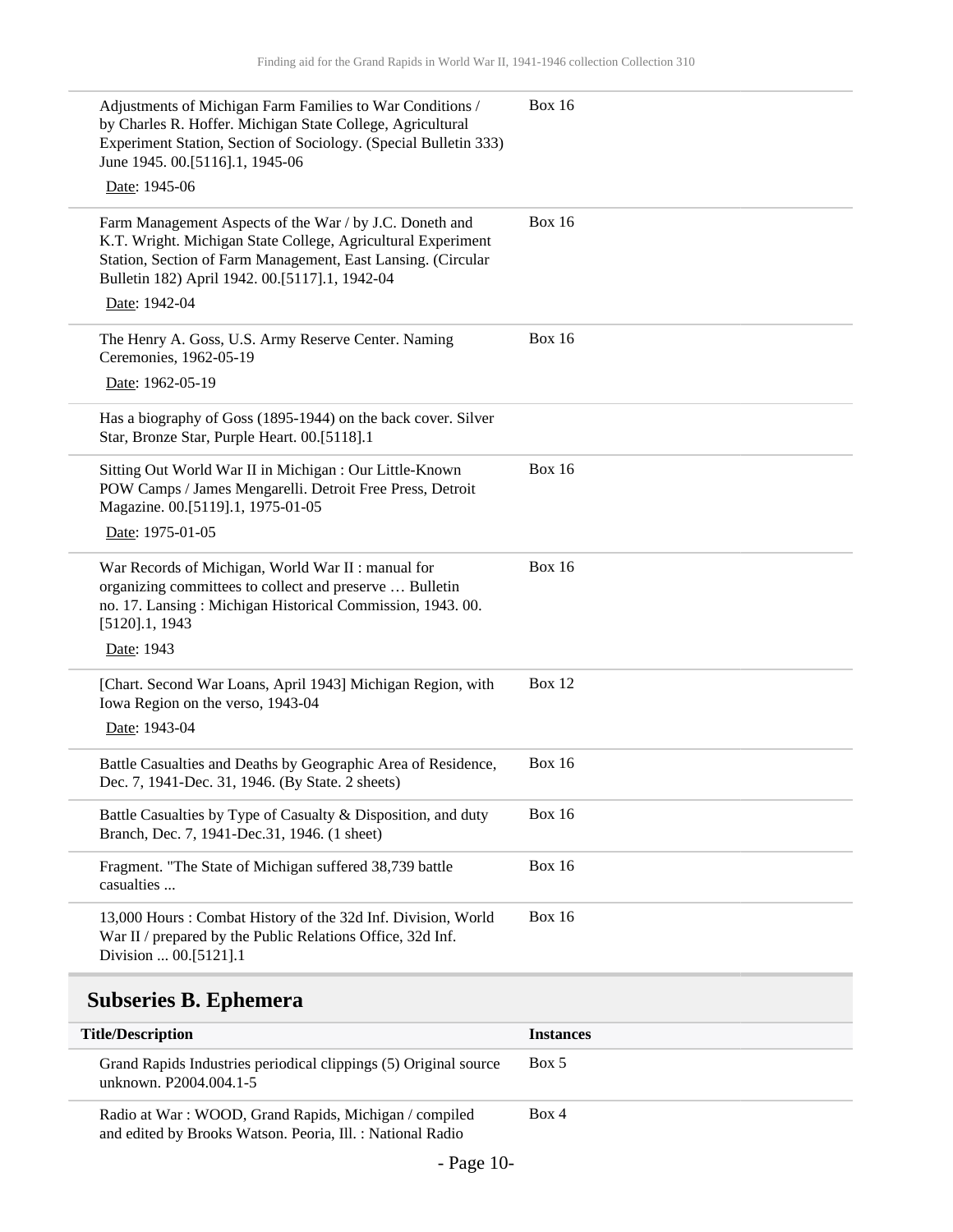Personalities; Peoria Blue Print & Photopress Co., ca. 1942. P2000.037, 1942

Date: 1942 *(circa)*

#### **General**

Mostly national in scope, this promo booklet the value of radio to the war effort. It was distributed in Grand Rapids by Wood TV, King-Trendle Broadcasting Corp., through area merchants. This copy has a sticker on the first inside page: Compliments of Grand Rapids Fibre Cord Co. …"

| Zeeland Community Honor Roll WWII. William De Pree | <b>Box 21</b> | Folder 1 |
|----------------------------------------------------|---------------|----------|
| Company [2017.081]                                 |               |          |

#### **^** [Return to Table of Contents](#page-1-0)

### <span id="page-10-0"></span>**Series VII. Realia**

| Title/Description | <b>Instances</b> |  |
|-------------------|------------------|--|
|-------------------|------------------|--|

Proximity Fuse [Exhibit item]

### **Processing Information**

Removed from Collection in 2006 to the GR Police to examination as to risk. Not yet returned or notified of disposal, 6/26/2009. Believe previously used a paper weight by donor.

#### Processing Information:

#### **Processing Information**

Removed from Collection in 2006 to the GR Police to examination as to risk. Not yet returned or notified of disposal, 6/26/2009. Believe previously used a paper weight by donor.

#### **^** [Return to Table of Contents](#page-1-0)

### <span id="page-10-1"></span>**Series VIII. Veterans**

| <b>Title/Description</b>                                                                                                                                                                          | <b>Instances</b> |
|---------------------------------------------------------------------------------------------------------------------------------------------------------------------------------------------------|------------------|
| Agencies Offering Services to Veterans / prepared by<br>Employment Department, the Employers' Association of Grand<br>Rapids. Rev. edition, Aug. 1945. Formerly MKG335.115.Em73.<br>$00.5075$ ].1 | <b>Box 16</b>    |

#### **^** [Return to Table of Contents](#page-1-0)

### <span id="page-10-2"></span>**Glen Barrett Materials**